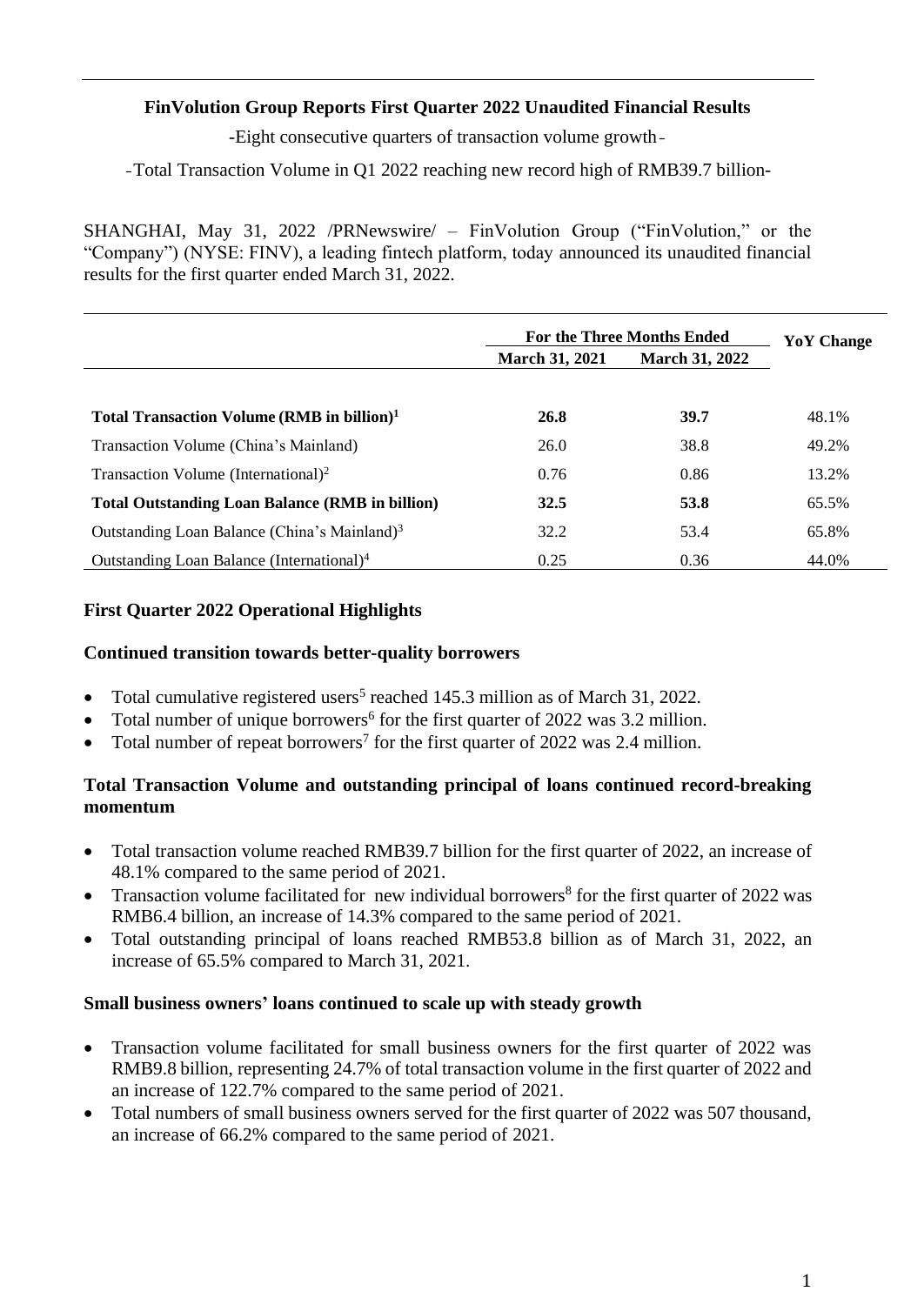#### **International expansion continued to strengthen with transition to better-quality borrowers**

- Transaction volume facilitated in the international markets for the first quarter of 2022 was RMB0.86 billion, an increase of 13.2% compared to the same period of 2021.
- Outstanding loan balance for international markets<sup>4</sup> as of March 31, 2022 was RMB0.36 billion, representing an increase of 44.0% from March 31, 2021.

## **More operational highlights**

- $90$  day+ delinquency ratio<sup>9</sup> was 1.64% as of March 31, 2022, compared to 1.13% as of March 31, 2021.
- Average loan size<sup>10</sup> was RMB7,107 for the first quarter of 2022, compared to RMB4,369 in the same period of 2021.
- Average loan tenor<sup>11</sup> was 8.8 months for the first quarter of 2022, compared with 8.4 months in the same period of 2021.

# **First Quarter 2022 Financial Highlights**

- Net revenue was RMB2,446.8 million (US\$386.0 million) for the first quarter of 2022, an increase of 15.8% from RMB2,112.9 million for the same period of 2021.
- Net profit was RMB534.3million (US\$84.3 million) for the first quarter of 2022, a decrease of 9.9% from RMB592.8 million for the same period of 2021.
- Non-GAAP adjusted operating income<sup>12</sup>, which excludes share-based compensation expenses before tax, was RMB602.1 million (US\$95.0 million) for the first quarter of 2022, a decrease of 10.3% from RMB671.2 for the same period of 2021.
- Diluted net profit per American depositary share ("ADS") was RMB1.81 (US\$0.29) and diluted net profit per share was RMB0.36 (US\$0.06), a decrease of 9.5% from the same period of 2021. Non-GAAP diluted net profit per ADS was RMB1.88 (US\$0.30) and Non-GAAP diluted net profit per share was RMB0.38 (US\$0.06), a decrease of 8.3% from the same period of 2021. Each ADS of the Company represents five Class A ordinary shares of the Company.

<sup>1</sup> Represents total transaction volume facilitated in China's Mainland and overseas markets on the Company's platforms during the period presented.

\_\_\_\_\_\_\_\_\_\_\_\_\_\_\_\_\_\_\_\_\_\_\_\_\_\_\_\_\_\_\_\_\_\_\_\_\_\_\_\_\_\_\_\_\_\_\_\_\_\_\_\_\_\_\_\_\_\_\_\_\_\_\_\_

<sup>2</sup> Represents our overseas markets outside China's Mainland.

<sup>3</sup> Outstanding loan balance (China's Mainland) as of any date refers to the balance of outstanding loans in China's Mainland market delinquent within 180 days from such date.

<sup>4</sup> Outstanding loan balance (international) as of any date refers to the balance of outstanding loans in overseas markets delinquent within 30 days from such date.

<sup>5</sup> On a cumulative basis, the total number of users registered on the Company's platforms as of March 31, 2022.

<sup>6</sup>Represents the total number of borrowers whose transactions were facilitated on the Company's platforms during the period presented.

<sup>7</sup>Represents the total number of repeat borrowers who have successfully borrowed on our platform in the past and borrowed on the Company's platforms during the period presented.

<sup>8</sup>Represents transaction volume facilitated for the new individual borrowers who successfully completed their first transaction on the Company's platforms during the period presented.

9 "90 day+ delinquency ratio" refers to the outstanding principal balance of on- and-off balance sheet loans that were 90 to 179 calendar days past

due as a percentage of the total outstanding principal balance of on-and-off balance sheet loans on the Company's platform as of a specific date. Loans that originated outside China's Mainland are not included in the calculation.

<sup>10</sup>Represents the average loan size on the Company's platform in China's Mainland during the period presented.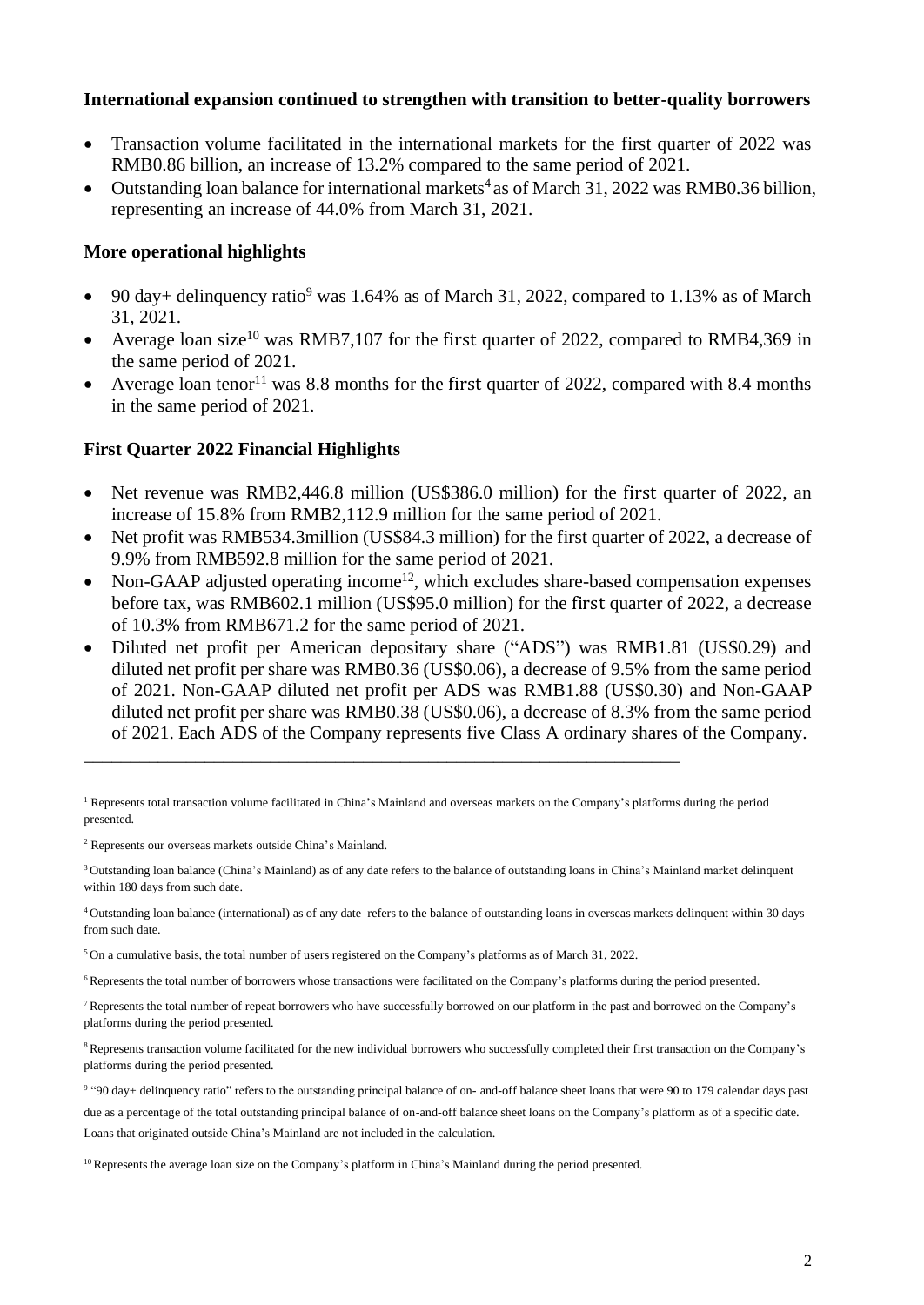<sup>11</sup> Represents the average loan tenor on the Company's platform in China's Mainland during the period presented.

<sup>12</sup> Please refer to "UNAUDITED Reconciliation of GAAP And Non-GAAP Results" for reconciliation between GAAP and Non-GAAP adjusted operating income.

Mr. Feng Zhang, Chief Executive Officer of FinVolution, commented, "Our strong technological foundation and strategic transition towards better-quality borrowers enabled us to flexibly navigate challenges and deliver solid, consistent results, highlighted by our eighth consecutive quarter of growth in total transaction volume. In the first quarter of 2022, we achieved record-setting total transaction volume of RMB39.7 billion, representing a year-over-year increase of 48.1% and a sequential increase of 1.8%.

"Our operations aimed at empowering small business owners also maintained solid growth momentum. During the quarter, we served over 507 thousand small business owners across multiple sectors, including retail, wholesale and service industries, among others, representing an increase of 66.2% from the same period in 2021. Meanwhile the transaction volume facilitated for small business owners increased 122.7% year-over-year to a record high of RMB9.8 billion, contributing 24.7% of total transaction volume for the same period.

"With the COVID-19 situation largely under control in Southeast Asia our transaction volume reached RMB0.86 billion in our international markets during the first quarter of 2022, representing an increase of 13.2% year-over-year. It is particularly noteworthy that the outstanding loan balance for our international markets reached RMB0.36 billion, representing an increase of 44.0% yearover-year and 9.1% sequentially. We will continue to cultivate our partnerships with different players in the region while introducing new products and services to improve our offering mix.

"Last but not least, I would like to share that since Sustainalytics awarded us a "low-risk" rating last quarter, additional independent ESG platforms such as ESG Enterprise, have included us in their ESG ratings, providing our stakeholders with even greater insight into our ESG goals. We firmly believe that our long-term strategic plan, including financial, technological and ESG goals, will lead FinVolution to its next phase of growth and prosperity," concluded Mr. Zhang.

Mr. Jiayuan Xu, FinVolution's Chief Financial Officer, continued, "Driven by our consistent efforts in R&D, continuous development of our chain of technologies and improvement across multiple operational metrics, our net revenues for the first quarter rose to RMB2.4 billion, an increase of 15.8% year-over-year. More encouragingly, we have also delivered a strong Non-GAAP operating income<sup>12</sup> of RMB602.1 million and maintained a substantial balance sheet with RMB10.8 billion in total shareholder's equity as of March 31, 2022.

"In addition, our unrestricted cash and short-term liquidity position increased to RMB6.3 billion from RMB5.6 billion at the end of the previous quarter, representing a sequential increase of 12.5%, further demonstrating the robustness of our balance sheet. Supported by our strong financial position, effective business strategy and execution, we are confident that we can continue to unlock tremendous value for all stakeholders," concluded Mr. Xu.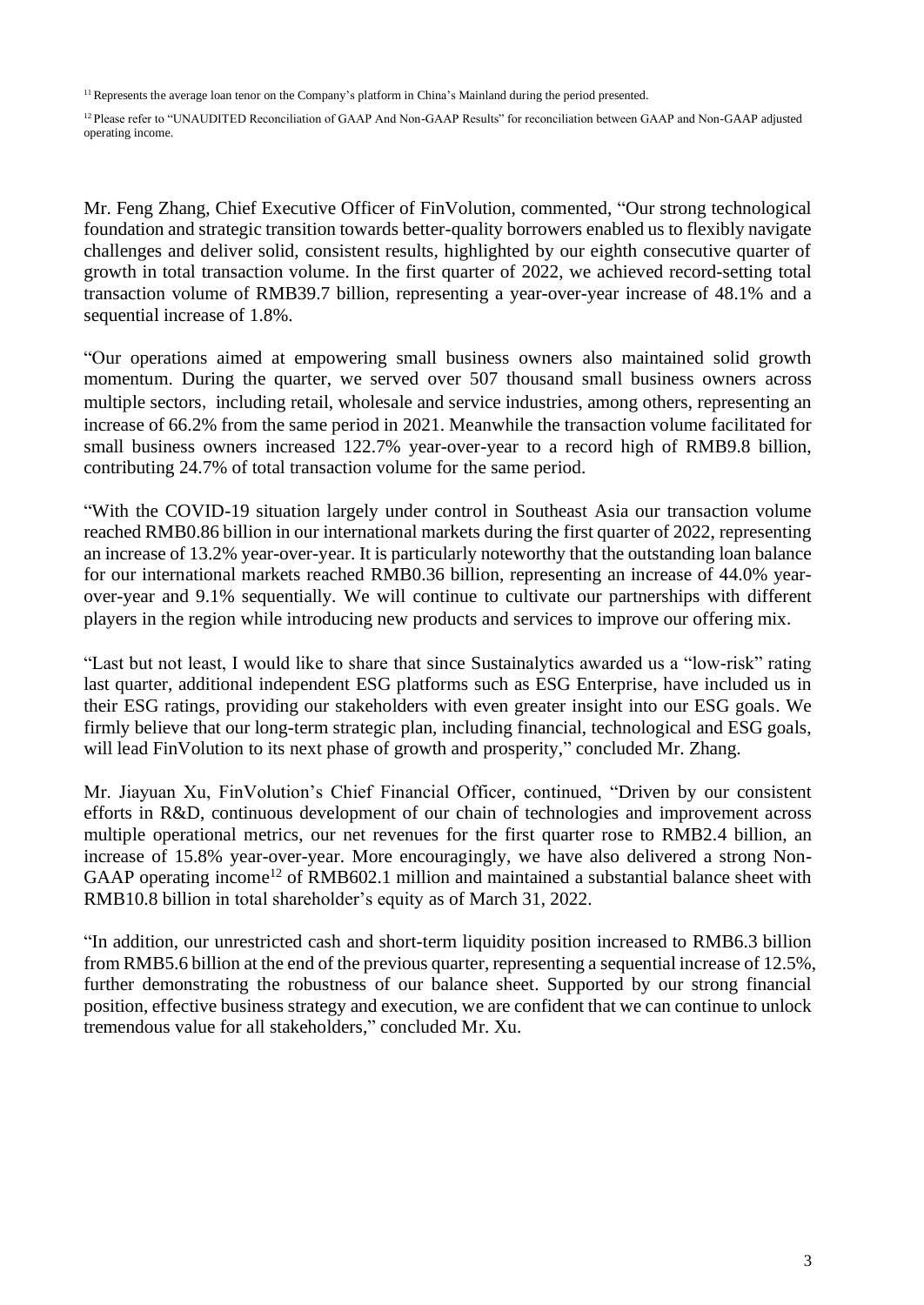## **First Quarter 2022 Financial Results**

Net revenue for the first quarter of 2022 increased by 15.8% to RMB2,446.8 million (US\$386.0) million) from RMB2,112.9 million in the same period of 2021, primarily due to the increase in loan facilitation service fees and post facilitation service fees.

*Loan facilitation service fees* increased by 31.5% to RMB1001.4 million (US\$158.0 million) for the first quarter of 2022 from RMB761.6 million in the same period of 2021, primarily due to the increase in transaction volume, partially offset by the decrease in service fee rates.

*Post-facilitation service fees* increased by 102.5 % to RMB458.4million (US\$72.3 million) for the first quarter of 2022 from RMB226.4 million in the same period of 2021, primarily due to the increase in outstanding loans served by the Company and the rolling impact of deferred transaction fees.

*Guarantee income* was RMB612.1million (US\$96.6 million) for the first quarter of 2022 compared to RMB659.2 million in the same period of 2021, as a result of improved asset quality. The fair value of quality assurance commitment upon loan origination is released as guarantee income systematically over the term of the loans subject to quality assurance commitment. As the Company transitioned its business towards better quality borrowers, the fair value of quality assurance commitment upon loan origination decreased due to better asset quality resulting in the decrease in guarantee income.

*Net interest income* decreased by 4.0% to RMB269.1million (US\$42.5million) for the first quarter of 2022, from RMB280.4 million in the same period of 2021, primarily due to the decrease in interest rates, partially offset by the increase in the outstanding loan balance of on balance sheet loans.

*Other revenue* decreased by 42.9 % to RMB105.8 million (US\$16.7 million) for the first quarter of 2022 from RMB185.2 million in the same period of 2021, primarily due to the decrease in customer referral fees from other third-party platforms.

**Origination, servicing expenses and other cost of revenue** increased by 20.5% to RMB497.7 million (US\$78.5 million) for the first quarter of 2022 from RMB413.1 million in the same period of 2021, primarily due to the increase in employees' expenditures and fees paid to the third-party service providers as a result of the increase in loan origination volume.

**Sales and marketing expenses** decreased by 0.7% to RMB332.0 million (US\$52.4 million) for the first quarter of 2022 from RMB334.2 million in the same period of 2021.

**Research and development expenses** increased by 19.8% to RMB112.4 million (US\$17.7 million) for the first quarter of 2022, from RMB93.8 million in the same period of 2021, due to the increased investments in technology development.

**General and administrative expenses** decreased by 19.1% to RMB91.1 million (US\$14.4 million) for the first quarter of 2022 compared to RMB112.6 million in the same period of 2021, due to the increase in operating efficiency.

**Provision for accounts receivable and contract assets** increased by 83.7% to RMB73.1 million (US\$11.5 million) for the first quarter of 2022 compared to RMB39.8 million in the same period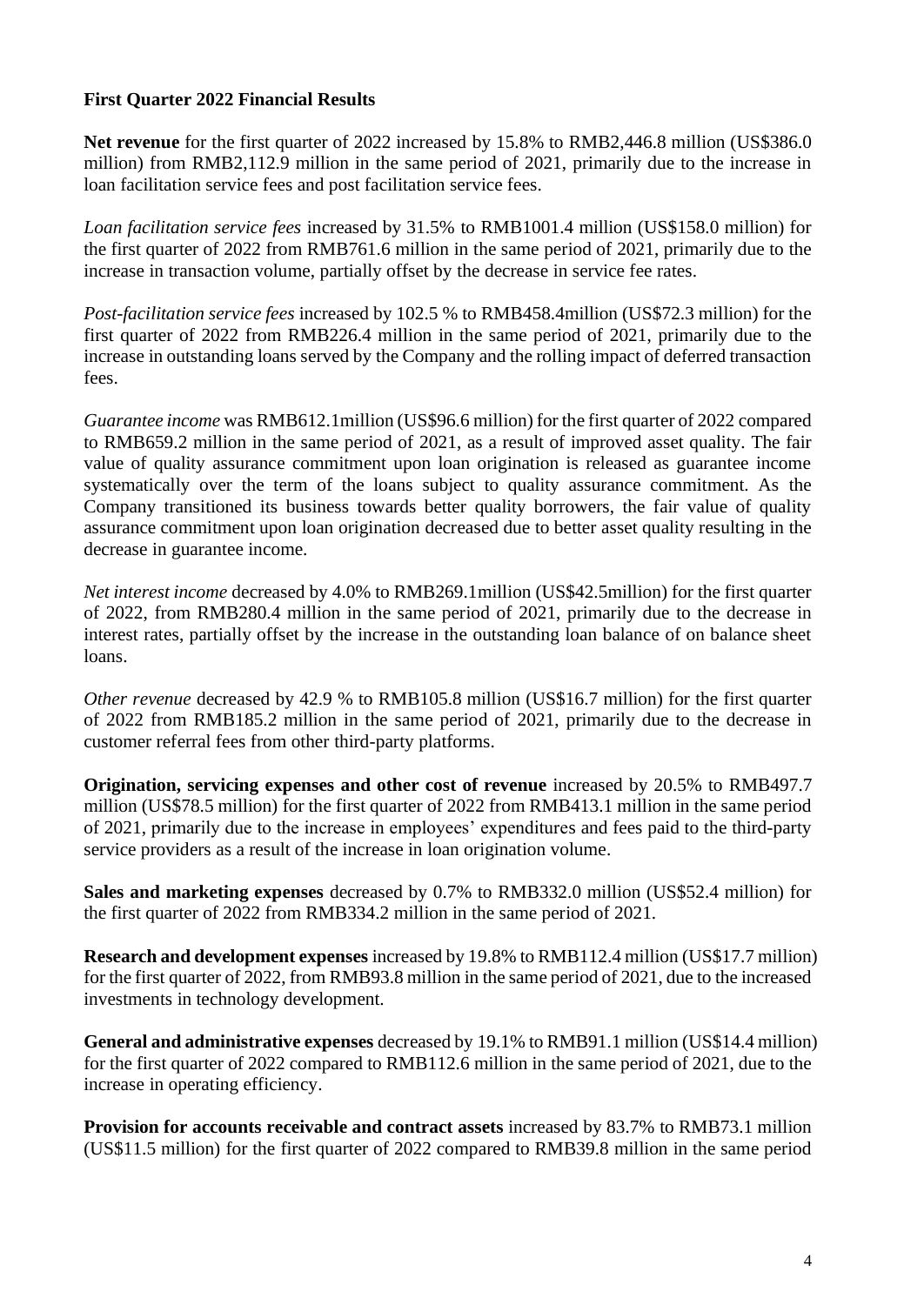of 2021, as a result of the increase in outstanding loan balances, partially offset by lower default rate as a result of the transition to better quality borrowers.

**Provision for loans receivable** was RMB99.5 million (US\$15.7 million) for the first quarter of 2022, compared to RMB18.8 million in the same period of 2021. The increase was primarily due to the increase in loan volume of on balance sheet loans, partially offset by lower default rate as a result of the transition to better quality borrowers.

**Credit losses for quality assurance commitment** were RMB659.0 million (US\$104.0 million) for the first quarter of 2022 compared to RMB444.9 million in the same period of 2021, primarily due to the increase in outstanding loan balances, partially offset by lower default rate as a result of the transition to better quality borrowers.

**Operating profit** decreased by 11.2% to RMB582.0 million (US\$91.8 million) for the first quarter of 2022 from RMB655.7 million in the same period of 2021.

**Non-GAAP adjusted operating income**, which excludes share-based compensation expenses before tax, was RMB602.1 million (US\$95.0 million) for the first quarter of 2022, representing a decrease of 10.3% from RMB671.2 million in the same period of 2021.

**Other income** increased by 19.0% to RMB50.8 million (US\$8.0 million) for the first quarter of 2022 from RMB42.7 million in the same period of 2021, mainly due to the increase in government subsidy, partially offset by a decrease in investment gains.

**Income tax expense** was RMB98.6 million (US\$15.6 million) for the first quarter of 2022, compared to income tax expenses of RMB105.7 million in the same period of 2021, mainly due to decline in operating profit.

**Net profit** was RMB534.3 million (US\$84.3 million) for the first quarter of 2022, compared to RMB592.8 million in the same period of 2021.

**Net profit attributable to ordinary shareholders of the Company** was RMB534.7 million (US\$84.3 million) for the first quarter of 2022, compared to RMB590.4 million in the same period of 2021.

**Diluted net profit per ADS** was RMB1.81 (US\$0.29) and **diluted net profit per share** was RMB0.36 (US\$0.06), a decrease of 9.5% year-over-year. **Non-GAAP diluted net profit per ADS** was RMB1.88 (US\$0.30) and **Non-GAAP diluted net profit per share** was RMB0.38 (US\$0.06), a decrease of 8.3% year-over-year. Each ADS represents five Class A ordinary shares of the Company.

As of March 31, 2022, the Company had cash and cash equivalents of RMB3,621.0 million (US\$571.2 million) and short-term investments mainly in wealth management products of RMB2,689.6 million (US\$424.3 million).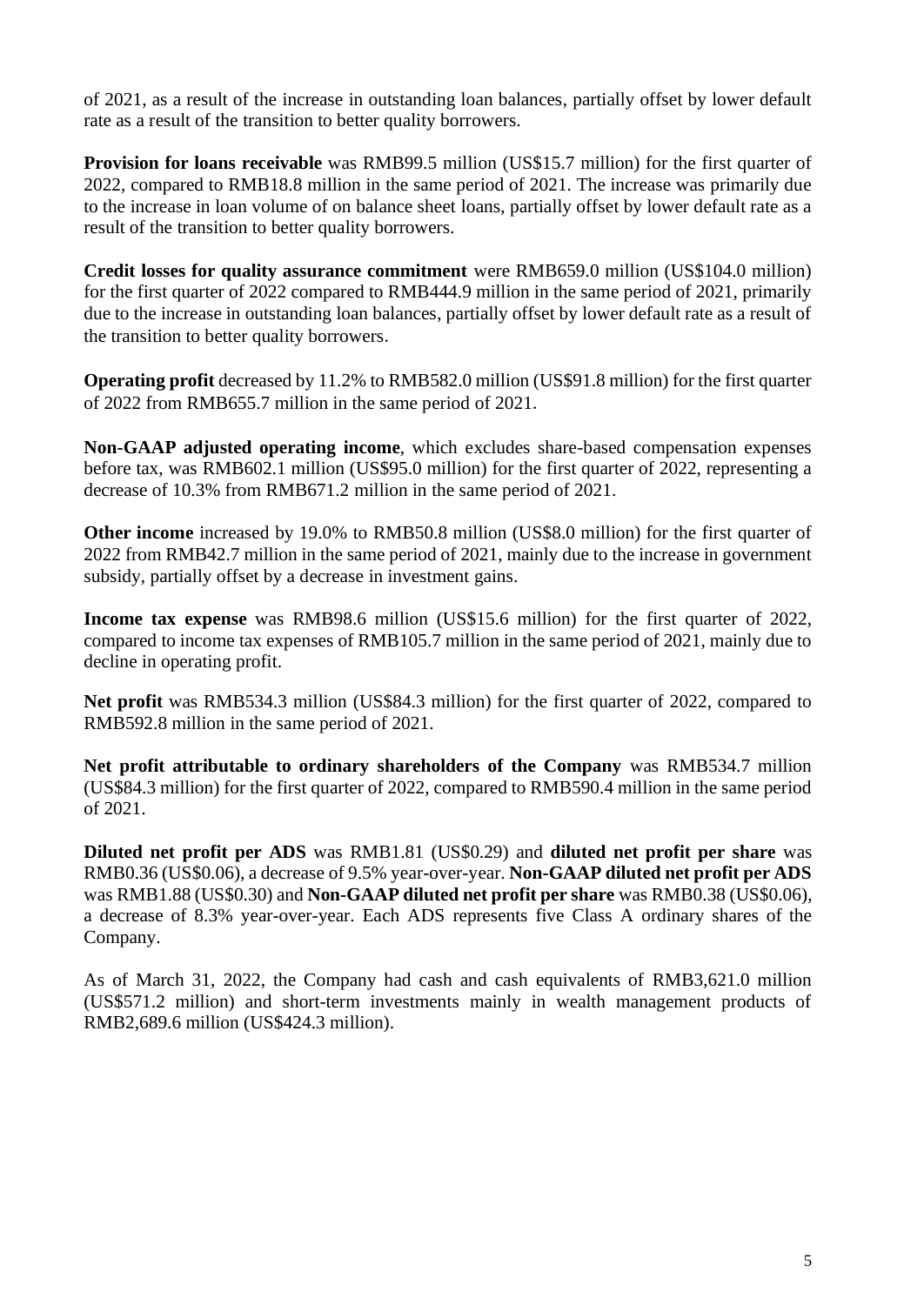The following table provides the delinquency rates for all outstanding loans on the Company's platform in China's Mainland as of the respective dates indicated.

| As of              | $15-29$<br>days | $30 - 59$<br>days | 60-89<br>days | 90-119 days | 120-149 days | 150-179 days |
|--------------------|-----------------|-------------------|---------------|-------------|--------------|--------------|
| March 31, 2019     | 0.80%           | 1.61%             | 1.45%         | 1.29%       | 1.31%        | 1.20%        |
| June 30, 2019      | 0.86%           | 1.42%             | 1.37%         | 1.19%       | 1.26%        | 1.21%        |
| September 30, 2019 | 0.90%           | 1.50%             | 1.35%         | 1.31%       | 1.17%        | 1.20%        |
| December 31, 2019  | 1.34%           | 2.40%             | 1.86%         | 1.76%       | 1.62%        | 1.53%        |
| March 31, 2020     | 1.34%           | 3.03%             | 2.33%         | 2.44%       | 2.64%        | 2.17%        |
| June 30, 2020      | 0.71%           | 1.36%             | 1.70%         | 2.00%       | 2.75%        | 2.38%        |
| September 30,2020  | 0.46%           | 0.72%             | 0.74%         | 0.90%       | 1.07%        | 1.43%        |
| December 31, 2020  | 0.35%           | 0.55%             | 0.48%         | 0.52%       | 0.49%        | 0.55%        |
| March 31, 2021     | 0.29%           | 0.52%             | 0.43%         | 0.39%       | 0.38%        | 0.36%        |
| June 30, 2021      | 0.30%           | 0.45%             | 0.39%         | 0.32%       | 0.36%        | 0.33%        |
| September 30, 2021 | 0.34%           | 0.51%             | 0.43%         | 0.39%       | 0.33%        | 0.32%        |
| December 31, 2021  | 0.39%           | $0.67\%$          | 0.55%         | 0.49%       | 0.41%        | 0.36%        |
| March 31, 2022     | 0.35%           | 0.64%             | 0.57%         | 0.58%       | 0.57%        | 0.49%        |

The following chart and table display the historical cumulative 30-day plus past due delinquency rates by loan origination vintage in China's Mainland for all loan products facilitated through the Company's online platform as of March 31, 2022:

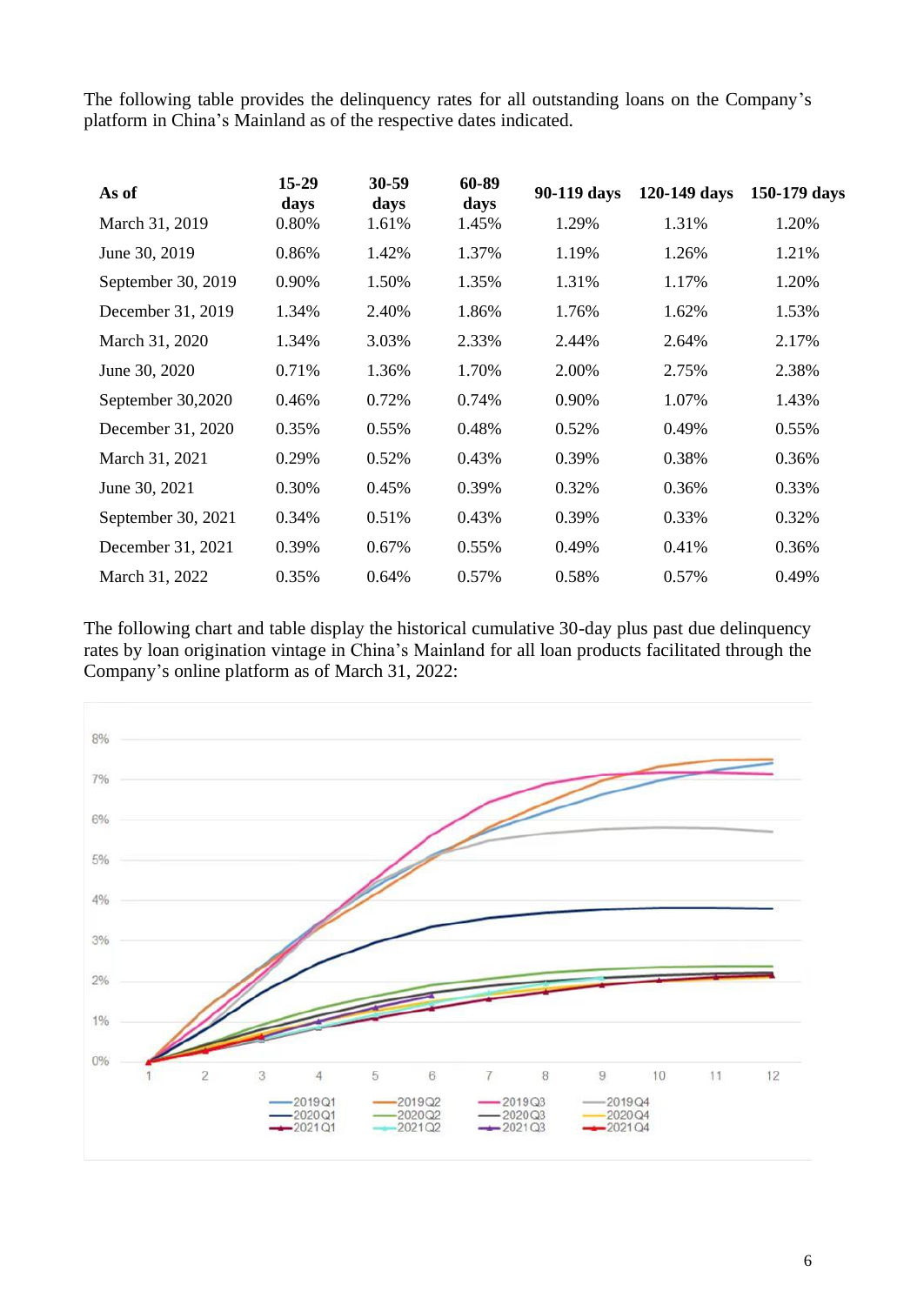## **Business Outlook**

Given COVID-19's resurgence in China since the beginning of 2022, the Company will continue to closely monitor the pandemic and remain vigilant in its business operations. As such, the Company holds a cautious view on its operations and anticipates its transaction volume in the second quarter of 2022, to be in the range of RMB40.0 billion to RMB41.0 billion, representing a year-over-year increase of 19.8% to 22.8%.

The above forecast is based on the current market conditions and reflects the Company's current preliminary views and expectations on market and operational conditions and the regulatory and operating environment, as well as customer and institutional investor demands, all of which are subject to change.

## **Shares Repurchase Program Update**

On November 17, 2021, the board of directors of the Company approved an extension of the Company's existing US\$60 million share repurchase program for another twelve months, effective from January 1, 2022, through December 31, 2022. As of April 30, 2022, in combination with the Company's previous repurchase programs, the Company had repurchased its own Class A ordinary shares in the form of ADSs in a total aggregate value of approximately US\$147.2 million. The share repurchase program shall be subject to general business conditions and market conditions.

## **Conference Call**

The Company's management will host an earnings conference call at 8:30PM U.S. Eastern Time on May 31, 2022 (8:30AM Beijing/Hong Kong Time on June 1, 2022).

Dial-in details for the earnings conference call are as follows:

| United States (toll free):    | 1-888-346-8982 |
|-------------------------------|----------------|
| Canada (toll free):           | 1-855-669-9657 |
| International:                | 1-412-902-4272 |
| Hong Kong, China (toll free): | 800-905-945    |
| Hong Kong, China:             | 852-3018-4992  |
| Mainland, China:              | 400-120-1203   |

Participants should dial-in at least five minutes before the scheduled start time and ask to be connected to the call for "FinVolution Group."

Additionally, a live and archived webcast of the conference call will be available on the Company's investor relations website at [https://ir.finvgroup.com.](https://ir.finvgroup.com/)

A replay of the conference call will be accessible approximately one hour after the conclusion of the live call until June 07, 2022, by dialing the following telephone numbers:

| United States (toll free): | 1-877-344-7529 |
|----------------------------|----------------|
| Canada (toll free):        | 855-669-9658   |
| International:             | 1-412-317-0088 |
| Replay Access Code:        | 6353512        |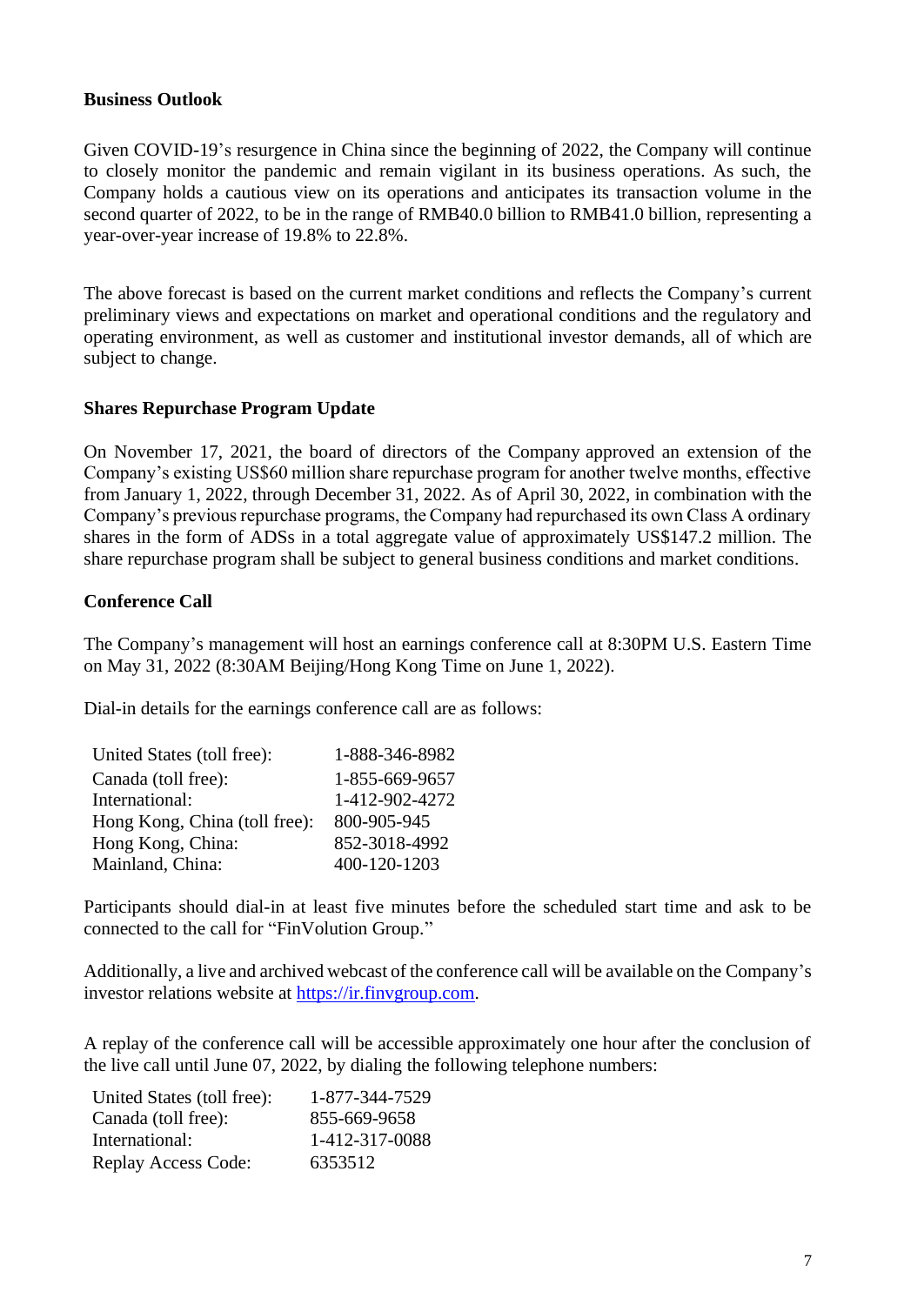## **About FinVolution Group**

FinVolution Group is a leading fintech platform in China connecting underserved individual borrowers with financial institutions. Established in 2007, the Company is a pioneer in China's online consumer finance industry and has developed innovative technologies and has accumulated in-depth experience in the core areas of credit risk assessment, fraud detection, big data and artificial intelligence. The Company's platform, empowered by proprietary cutting-edge technologies, features a highly automated loan transaction process, which enables a superior user experience. As of March 31, 2022, the Company had over 145.3 million cumulative registered users.

For more information, please visit [https://ir.finvgroup.com](https://ir.finvgroup.com/)

## **Use of Non-GAAP Financial Measures**

We use Non-GAAP operating profit, Non-GAAP basic and diluted net profit per share and per ADS which are Non-GAAP financial measures, in evaluating our operating results and for financial and operational decision-making purposes. We believe that adjusted operating profit help identify underlying trends in our business by excluding the impact of share-based compensation expenses and expected discretionary measures. We believe that adjusted operating profit provide useful information about our operating results, enhance the overall understanding of our past performance and future prospects and allow for greater visibility with respect to key metrics used by our management in its financial and operational decision-making.

Non-GAAP adjusted operating profit, Non-GAAP basic and diluted net profit per share and per ADS are not defined under U.S. GAAP and is not presented in accordance with U.S. GAAP. These Non-GAAP financial measures has limitations as analytical tool, and when assessing our operating performance, cash flows or our liquidity, investors should not consider it in isolation, or as a substitute for net (loss)/income, cash flows provided by operating activities or other consolidated statements of operation and cash flow data prepared in accordance with U.S. GAAP. The Company encourages investors and others to review our financial information in its entirety and not rely on a single financial measure.

For more information on this Non-GAAP financial measure, please see the table captioned "Reconciliations of GAAP and Non-GAAP results" set forth at the end of this press release.

## **Exchange Rate Information**

This announcement contains translations of certain RMB amounts into U.S. dollars at a specified rate solely for the convenience of the reader. Unless otherwise noted, all translations from RMB to U.S. dollars are made at a rate of RMB6.3393 to US\$1.00, the rate in effect as of March 31, 2022 as certified for customs purposes by the Federal Reserve Bank of New York.

#### **Safe Harbor Statement**

This press release contains forward-looking statements. These statements constitute "forwardlooking" statements within the meaning of Section 21E of the Securities Exchange Act of 1934, as amended, and as defined in the U.S. Private Securities Litigation Reform Act of 1995. These forward-looking statements can be identified by terminology such as "will," "expects,"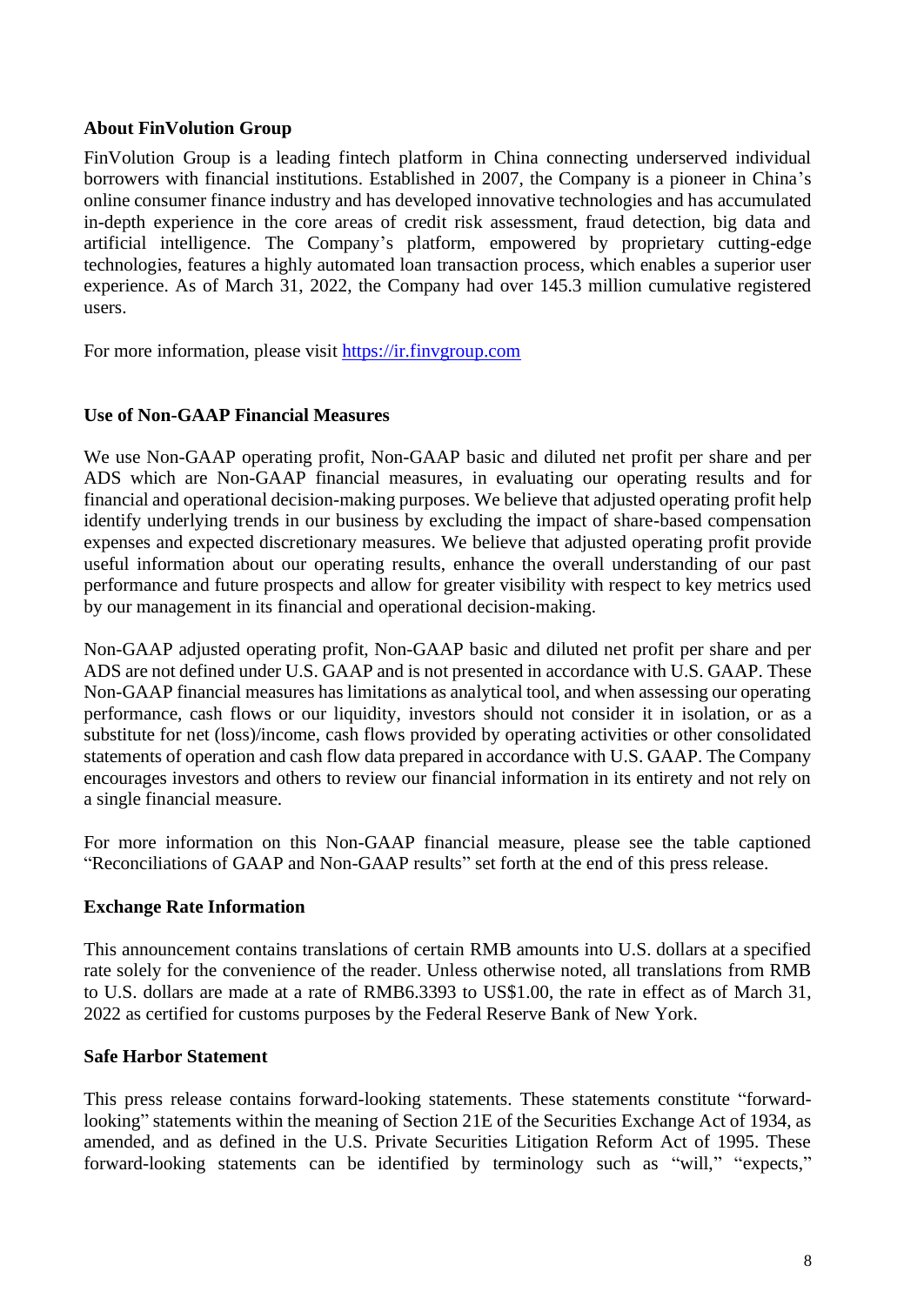"anticipates," "future," "intends," "plans," "believes," "estimates," "target," "confident" and similar statements. Such statements are based upon management's current expectations and current market and operating conditions and relate to events that involve known or unknown risks, uncertainties and other factors, all of which are difficult to predict and many of which are beyond the Company's control. Forward-looking statements involve risks, uncertainties and other factors that could cause actual results to differ materially from those contained in any such statements. Potential risks and uncertainties include, but are not limited to, uncertainties as to the Company's ability to attract and retain borrowers and investors on its marketplace, its ability to increase volume of loans facilitated through the Company's marketplace, its ability to introduce new loan products and platform enhancements, its ability to compete effectively, laws, regulations and governmental policies relating to the online consumer finance industry in China, general economic conditions in China, and the Company's ability to meet the standards necessary to maintain listing of its ADSs on the NYSE, including its ability to cure any non-compliance with the NYSE's continued listing criteria. Further information regarding these and other risks, uncertainties or factors is included in the Company's filings with the U.S. Securities and Exchange Commission. All information provided in this press release is as of the date of this press release, and FinVolution does not undertake any obligation to update any forward-looking statement as a result of new information, future events or otherwise, except as required under applicable law.

#### **For investor and media inquiries, please contact:**

In China: FinVolution Group Head of Investor Relations Jimmy Tan Tel: +86 (21) 8030-3200 Ext. 8601 E-mail: ir@xinye.com

The Piacente Group, Inc. Jenny Cai Tel: +86 (10) 6508-0677 E-mail: finv@tpg-ir.com

In the United States: The Piacente Group, Inc. Brandi Piacente Tel: +1-212-481-2050 E-mail: finv@tpg-ir.com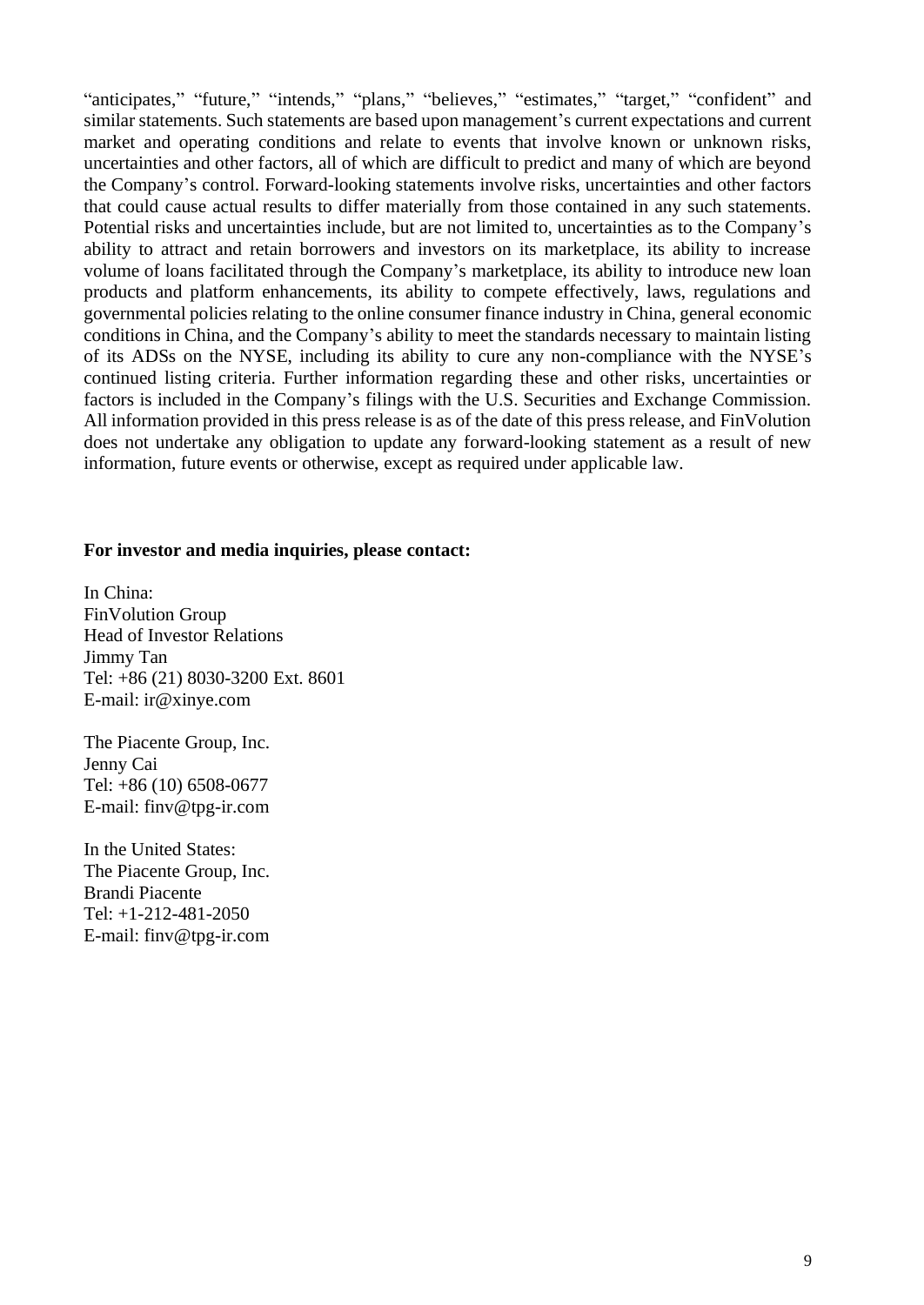## **FinVolution Group UNAUDITED INTERIM CONDENSED CONSOLIDATED BALANCE SHEETS (All amounts in thousands, except share data, or otherwise noted)**

|                                                                                                                                                                                                                  | As of December 31, | As of March 31, |            |  |
|------------------------------------------------------------------------------------------------------------------------------------------------------------------------------------------------------------------|--------------------|-----------------|------------|--|
|                                                                                                                                                                                                                  | 2021               | 2022            |            |  |
|                                                                                                                                                                                                                  | <b>RMB</b>         | <b>RMB</b>      | <b>USD</b> |  |
| Assets                                                                                                                                                                                                           |                    |                 |            |  |
| Cash and cash equivalents                                                                                                                                                                                        | 4,418,127          | 3,621,008       | 571,200    |  |
| Restricted cash                                                                                                                                                                                                  | 4,073,414          | 3,491,338       | 550,745    |  |
| Short-term investments                                                                                                                                                                                           | 1,204,901          | 2,689,558       | 424,267    |  |
| Investments                                                                                                                                                                                                      | 971,117            | 1,000,705       | 157,857    |  |
| Quality assurance receivable, net of credit loss allowance for<br>quality assurance receivable of RMB239,506 and<br>RMB262,274 as of December 31, 2021 and March 31, 2022,                                       |                    |                 |            |  |
| respectively                                                                                                                                                                                                     | 931,798            | 1,001,235       | 157,941    |  |
| Intangible assets                                                                                                                                                                                                | 98,947             | 98,947          | 15,609     |  |
| Property, equipment and software, net                                                                                                                                                                            | 112,397            | 111,941         | 17,658     |  |
| Loans receivable, net of credit loss allowance for loans receivable<br>of RMB427,873 and RMB455,249 as of December 31, 2021 and<br>March 31, 2022, respectively                                                  | 1,982,276          | 2,415,650       | 381,059    |  |
| Accounts receivable and contract assets, net of credit loss<br>allowance for accounts receivable and contract assets of<br>RMB250,696 and RMB302,985 as of December 31, 2021 and<br>March 31, 2022, respectively | 1,890,846          | 1,982,394       | 312,715    |  |
| Deferred tax assets                                                                                                                                                                                              | 455,741            | 593,590         | 93,637     |  |
| Right of use assets                                                                                                                                                                                              | 49,138             | 40,902          | 6,452      |  |
| Prepaid expenses and other assets                                                                                                                                                                                | 1,899,438          | 2,302,112       | 363,149    |  |
| Goodwill                                                                                                                                                                                                         | 50,411             | 50,411          | 7,952      |  |
| <b>Total assets</b>                                                                                                                                                                                              | 18,138,551         | 19,399,791      | 3,060,241  |  |
| Deferred guarantee income                                                                                                                                                                                        | 1,089,503          | 1,183,365       | 186,671    |  |
| Expected credit losses for quality assurance commitment                                                                                                                                                          | 3,188,561          | 3,204,140       | 505,441    |  |
| Payroll and welfare payable                                                                                                                                                                                      | 252,918            | 164,562         | 25,959     |  |
| Taxes payable                                                                                                                                                                                                    | 200,648            | 377,873         | 59,608     |  |
| Funds payable to investors of consolidated trusts                                                                                                                                                                | 1,795,640          | 2,294,933       | 362,017    |  |
| Contract liability                                                                                                                                                                                               | 8,436              | 10,349          | 1,633      |  |
| Deferred tax liabilities                                                                                                                                                                                         | 137,632            | 155,526         | 24,534     |  |
| Accrued expenses and other liabilities                                                                                                                                                                           | 722,247            | 780,874         | 123,180    |  |
| Leasing liabilities                                                                                                                                                                                              | 33,356             | 28,481          | 4,493      |  |
| Dividends payable                                                                                                                                                                                                |                    | 372,483         | 58,758     |  |
| <b>Total liabilities</b>                                                                                                                                                                                         | 7,428,941          | 8,572,586       | 1,352,294  |  |
| <b>Commitments and contingencies</b>                                                                                                                                                                             |                    |                 |            |  |
| FinVolution Group Shareholders' equity                                                                                                                                                                           |                    |                 |            |  |
| Ordinary shares                                                                                                                                                                                                  | 103                | 103             | 16         |  |
| Additional paid-in capital                                                                                                                                                                                       | 5,694,733          | 5,706,895       | 900,241    |  |
| Treasury stock                                                                                                                                                                                                   | (324, 171)         | (377,968)       | (59, 623)  |  |
| Statutory reserves                                                                                                                                                                                               | 610,403            | 610,403         | 96,289     |  |
| Accumulated other comprehensive income                                                                                                                                                                           | (16,769)           | (19,315)        | (3,050)    |  |
| <b>Retained Earnings</b>                                                                                                                                                                                         | 4,690,951          | 4,853,131       | 765,563    |  |
| <b>Total FinVolution Group shareholders' equity</b>                                                                                                                                                              | 10,655,250         | 10,773,249      | 1,699,436  |  |
| Non-controlling interest                                                                                                                                                                                         | 54,360             | 53,956          | 8,511      |  |
| <b>Total shareholders' equity</b>                                                                                                                                                                                | 10,709,610         | 10,827,205      | 1,707,947  |  |
|                                                                                                                                                                                                                  |                    |                 |            |  |
| Total liabilities and shareholders' equity                                                                                                                                                                       | 18,138,551         | 19,399,791      | 3,060,241  |  |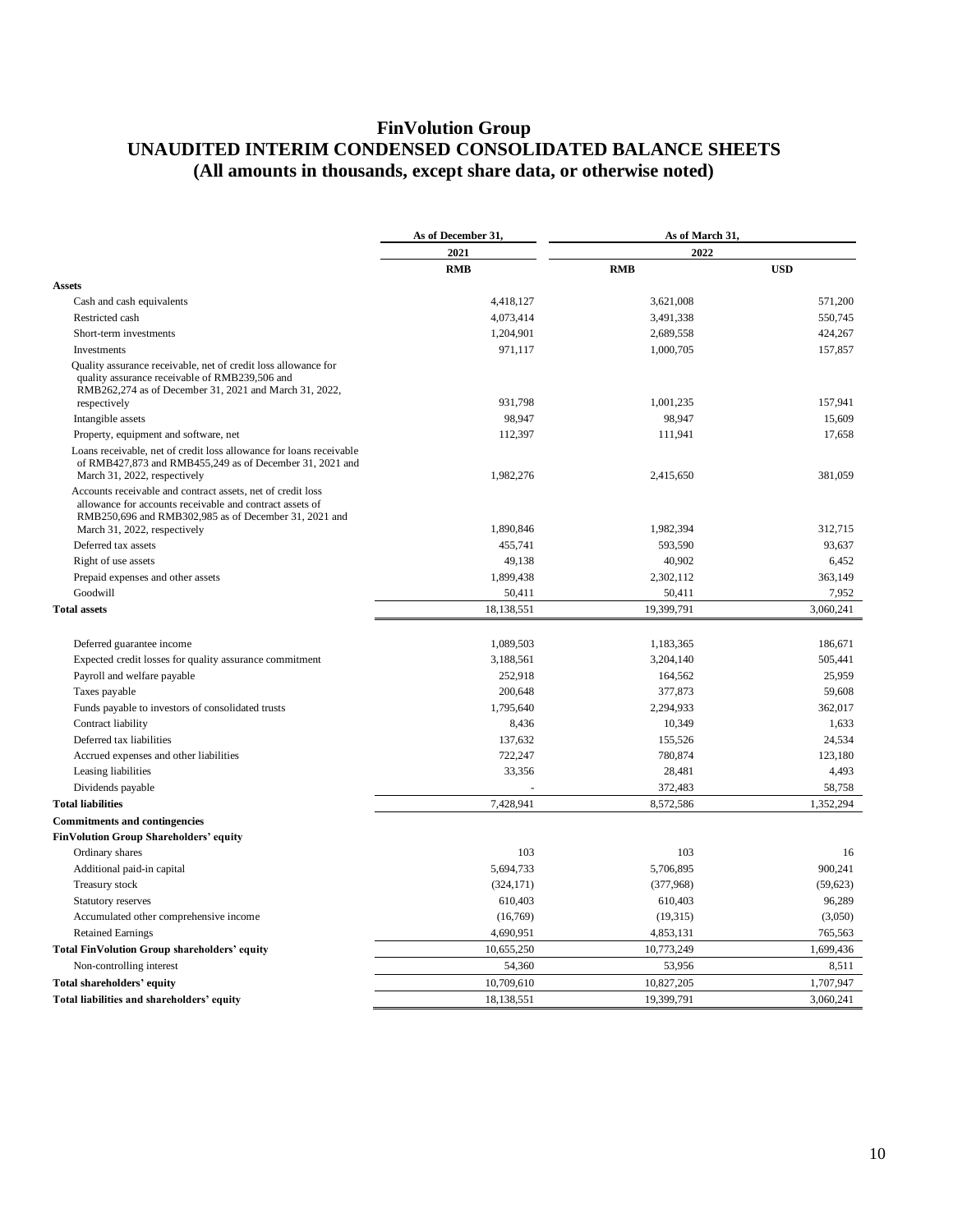# **FinVolution Group UNAUDITED INTERIM CONDENSED CONSOLIDATED STATEMENTS OF COMPREHENSIVE INCOME**

## **(All amounts in thousands, except share data, or otherwise noted)**

|                                                                                                                         | For the Three Months Ended March 31, |               |               |
|-------------------------------------------------------------------------------------------------------------------------|--------------------------------------|---------------|---------------|
|                                                                                                                         | 2021                                 | 2022          |               |
|                                                                                                                         | <b>RMB</b>                           | <b>RMB</b>    | <b>USD</b>    |
| <b>Operating revenue:</b>                                                                                               |                                      |               |               |
| Loan facilitation service fees                                                                                          | 761,625                              | 1,001,363     | 157,961       |
| Post-facilitation service fees                                                                                          | 226,431                              | 458,436       | 72,317        |
| Guarantee income                                                                                                        | 659,181                              | 612,122       | 96,560        |
| Net interest income                                                                                                     | 280,418                              | 269,122       | 42,453        |
| Other revenue                                                                                                           | 185,238                              | 105,751       | 16,682        |
| Net revenue                                                                                                             | 2,112,893                            | 2,446,794     | 385,973       |
| <b>Operating expenses:</b>                                                                                              |                                      |               |               |
| Origination, servicing expenses and other cost of revenue                                                               | (413, 054)                           | (497,704)     | (78,511)      |
| Sales and marketing expenses                                                                                            | (334, 216)                           | (331,980)     | (52, 369)     |
| Research and development expenses                                                                                       | (93, 784)                            | (112, 403)    | (17, 731)     |
| General and administrative expenses                                                                                     | (112, 625)                           | (91, 139)     | (14, 377)     |
| Provision for accounts receivable and contract assets                                                                   | (39, 788)                            | (73,050)      | (11,523)      |
| Provision for loans receivable                                                                                          | (18, 823)                            | (99, 468)     | (15,691)      |
| Credit losses for quality assurance commitment                                                                          | (444, 876)                           | (659,009)     | (103,956)     |
| <b>Total operating expenses</b>                                                                                         | (1,457,166)                          | (1,864,753)   | (294, 158)    |
| <b>Operating profit</b>                                                                                                 | 655,727                              | 582,041       | 91,815        |
| Other income, net                                                                                                       | 42,697                               | 50,849        | 8,021         |
| Profit before income tax expense                                                                                        | 698,424                              | 632,890       | 99,836        |
| Income tax expenses                                                                                                     | (105, 671)                           | (98, 631)     | (15, 559)     |
| Net profit                                                                                                              | 592,753                              | 534,259       | 84,277        |
| Net profit attributable to non-controlling interest<br>shareholders                                                     | 2.383                                | (404)         | (64)          |
| Net profit attributable to FinVolution Group                                                                            | 590,370                              | 534,663       | 84,341        |
| Foreign currency translation adjustment, net of nil tax                                                                 | 14,596                               | (2,546)       | (401)         |
| Total comprehensive income attributable<br>to FinVolution Group                                                         | 604,966                              | 532,117       | 83.940        |
| Weighted average number of ordinary shares used in<br>computing net income per share                                    |                                      |               |               |
| Basic                                                                                                                   | 1,405,295,736                        | 1,431,746,490 | 1,431,746,490 |
| Diluted                                                                                                                 | 1,475,803,767                        | 1,474,499,556 | 1,474,499,556 |
| Net profit per share attributable to FinVolution<br>Group's ordinary shareholders                                       |                                      |               |               |
| Basic                                                                                                                   | 0.42                                 | 0.37          | 0.06          |
| Diluted                                                                                                                 | 0.40                                 | 0.36          | 0.06          |
| Net profit per ADS attributable to FinVolution<br>Group's ordinary shareholders (one ADS equal<br>five ordinary shares) |                                      |               |               |
| Basic                                                                                                                   | 2.10                                 | 1.87          | 0.29          |
| Diluted                                                                                                                 | 2.00                                 | 1.81          | 0.29          |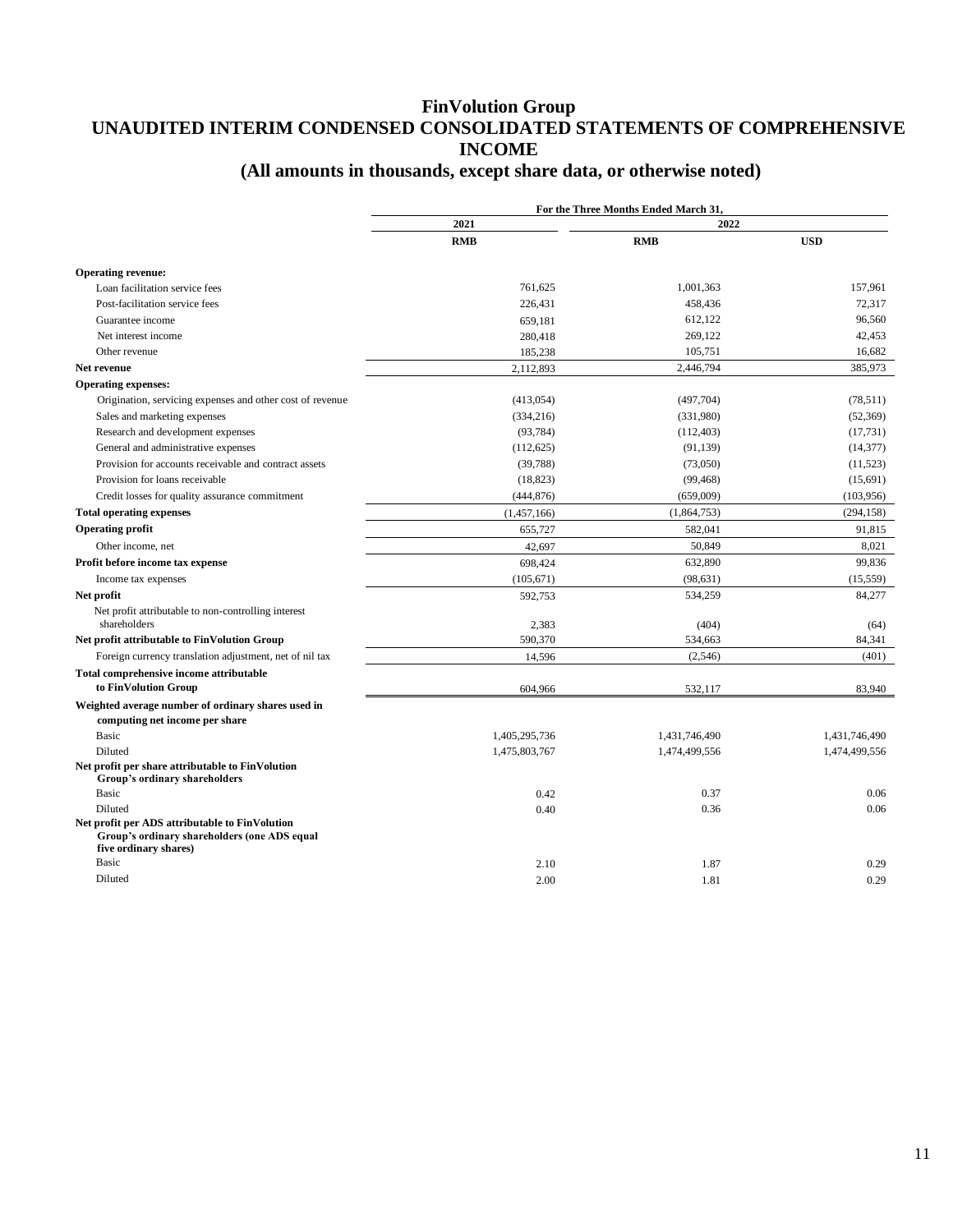#### **FinVolution Group UNAUDITED INTERIM CONDENSED CONSOLIDATED STATEMENTS OF CASH FLOWS (All amounts in thousands, except share data, or otherwise noted)**

|                                                                  | <b>Three Months Ended March 31.</b> |             |            |
|------------------------------------------------------------------|-------------------------------------|-------------|------------|
|                                                                  | 2021                                | 2022        |            |
|                                                                  | <b>RMB</b>                          | <b>RMB</b>  | <b>USD</b> |
| Net cash provided by/ (used in) operating activities             | 293,069                             | (35, 152)   | (5,545)    |
| Net cash provided by/ (used in) investing activities             | 556,661                             | (1,743,175) | (274, 979) |
| Net cash provided by/ (used in) financing activities             | (869, 437)                          | 401.228     | 63,292     |
| Effect of exchange rate changes on cash and cash equivalents     | 9,623                               | (2,096)     | (331)      |
| Net increase in cash, cash equivalent and restricted cash        | (10,084)                            | (1,379,195) | (217, 563) |
| Cash, cash equivalent and restricted cash at beginning of period | 6.116.401                           | 8.491.541   | 1,339,508  |
| Cash, cash equivalent and restricted cash at end of period       | 6.106.317                           | 7,112,346   | 1,121,945  |